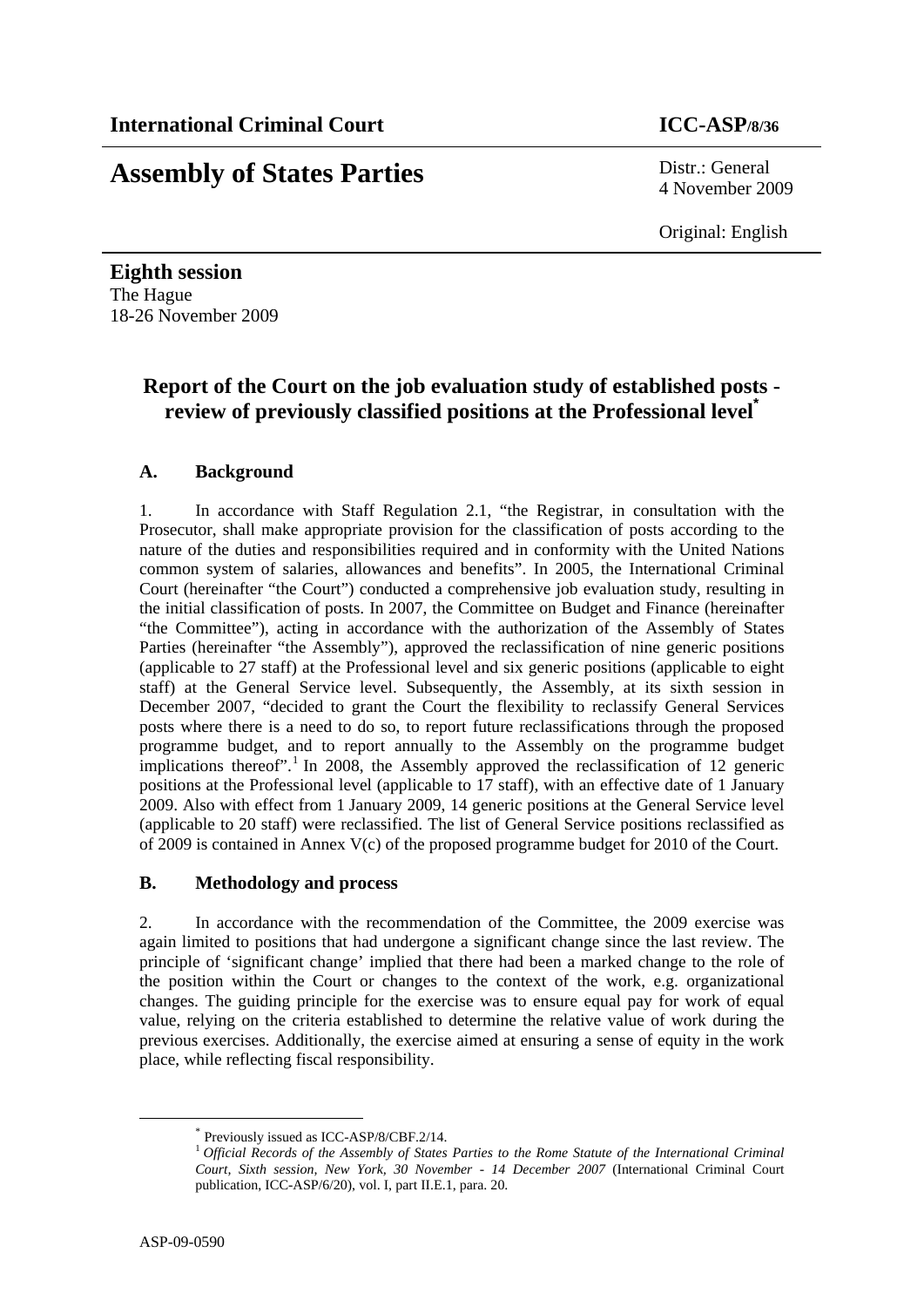3. For posts at or to the Professional level, the 2009 review exercise was embedded in the 2010 programme budget preparation process.<sup>2</sup> Managers requesting reviews of posts within their sections or units had to provide justifications to division heads and to the heads of each organ. Those posts that were approved for review were included in the 2010 programme budget at the higher level.

4. The exercise was based on the classification methodology established by the International Civil Service Commission (ICSC). For each position, detailed work surveys were prepared which, together with organization charts, are currently being analysed and evaluated by an external job evaluation specialist. The findings of the consultant will be presented to the Committee at its thirteenth session.

5. The Court proposes to the Committee that it recommend to the Assembly that the findings of the exercise be approved, and that the Court be authorized to reclassify the posts at the appropriate level, with an effective date of 1 January 2010.

6. The list of posts, comprising 10 generic posts, applicable to 14 individual staff, is attached as annex 1. Annex 2 contains detailed justifications for each post.

<sup>&</sup>lt;u>2</u>  $<sup>2</sup>$  Reviews of posts within the General Service category for which approval authority was granted to the</sup> Court will take place following the review of the Professional-level posts, and the results will be reported to the Assembly at its eighth session.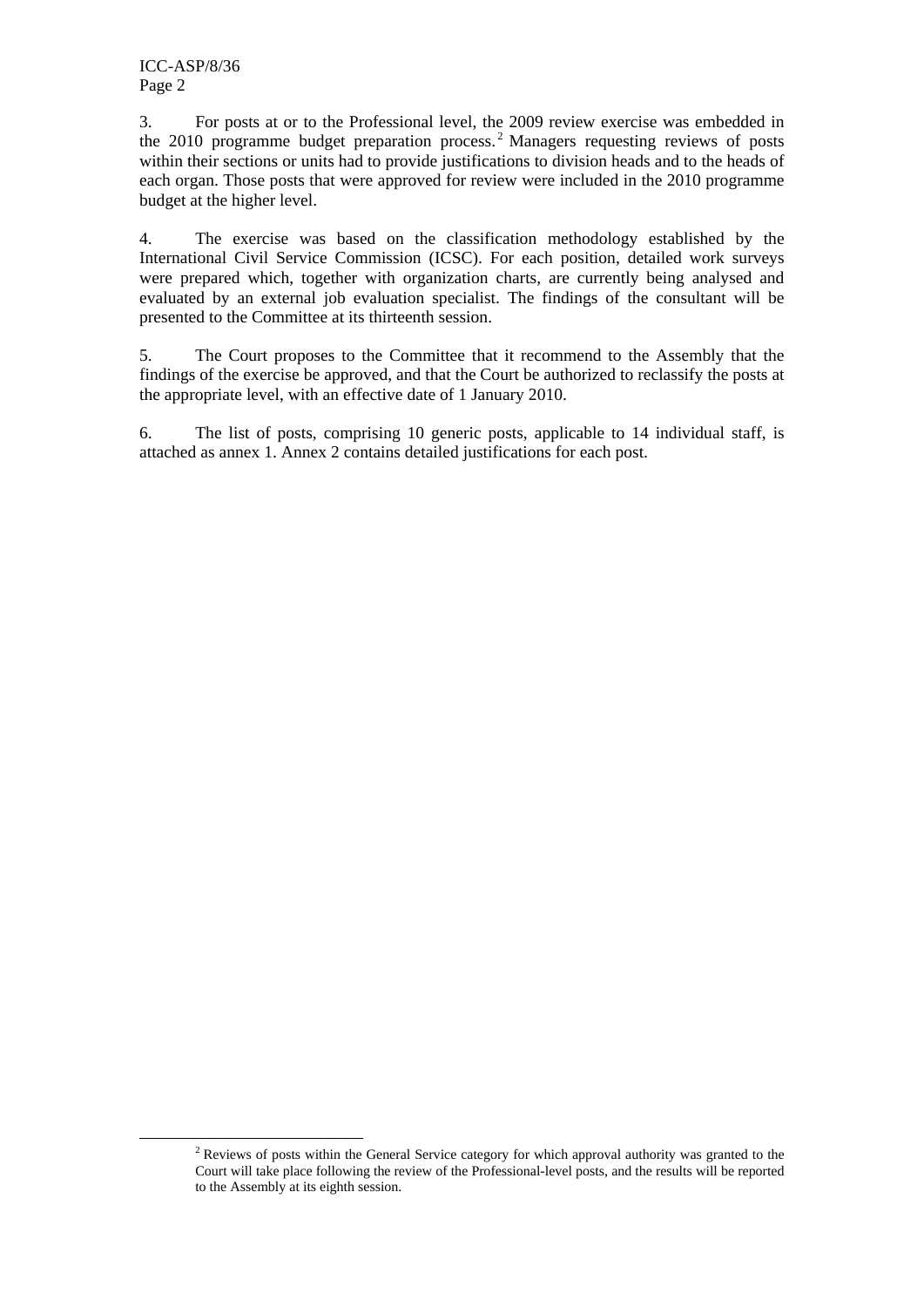# **Annex I**

# **Posts submitted for review Professional category**

| <b>Number</b><br>of posts       | Post<br>number | Level          | <b>Major Programme/Section</b>                          | <b>Functional title</b>                     |
|---------------------------------|----------------|----------------|---------------------------------------------------------|---------------------------------------------|
| <b>Office of the Prosecutor</b> |                |                |                                                         |                                             |
| <b>Basic</b>                    |                |                |                                                         |                                             |
| 1                               | 6795           | $P-2$ to $P-3$ | Immediate Office                                        | HR Liaison and Coordination Officer         |
| 1                               | 7794           | $P-3$ to $P-4$ | Services Section                                        | Translator (French)                         |
| 1                               | 8479           | $P-3$ to $P-4$ | <b>Services Section</b>                                 | Translator (English)                        |
| Situation-related               |                |                |                                                         |                                             |
| 1                               | 1368           | $P-4$ to $P-5$ | <b>Investigation Division</b>                           | Senior Investigator                         |
| <b>Registry</b>                 |                |                |                                                         |                                             |
| <b>Basic</b>                    |                |                |                                                         |                                             |
| 1                               | 5979           | $P-2$ to $P-3$ | Human Resources Section                                 | <b>Staffing Officer</b>                     |
| 1                               | 8912           | $P-3$ to $P-4$ | Victims and Witnesses Unit                              | <b>Protection Officer</b>                   |
| Situation-related               |                |                |                                                         |                                             |
| 1                               | 1873           | $P-4$ to $P-5$ | <b>Field Operations Section</b>                         | Chief of Field Operations Section           |
| 1                               | 4893           | $P-3$ to $P-4$ | <b>Field Operations Section</b>                         | Field Office Manager                        |
| 1                               | 6345           | $P-3$ to $P-4$ | <b>Field Operations Section</b>                         | Field Office Manager                        |
| 1                               | 6927           | $P-3$ to $P-4$ | <b>Field Operations Section</b>                         | Field Office Manager                        |
| 1                               | 7482           | $P-3$ to $P-4$ | <b>Field Operations Section</b>                         | Field Office Manager                        |
| 1                               | 4598           | $P-3$ to $P-4$ | <b>Field Operations Section</b>                         | Logistics Officer                           |
| 1                               | 3905           | $P-2$ to $P-3$ | Security and Safety Section                             | Field Security Officer                      |
| 1                               | 4863           | GS-OL to P-1   | Victims Participation and<br><b>Reparations Section</b> | Documentation and Database<br>Administrator |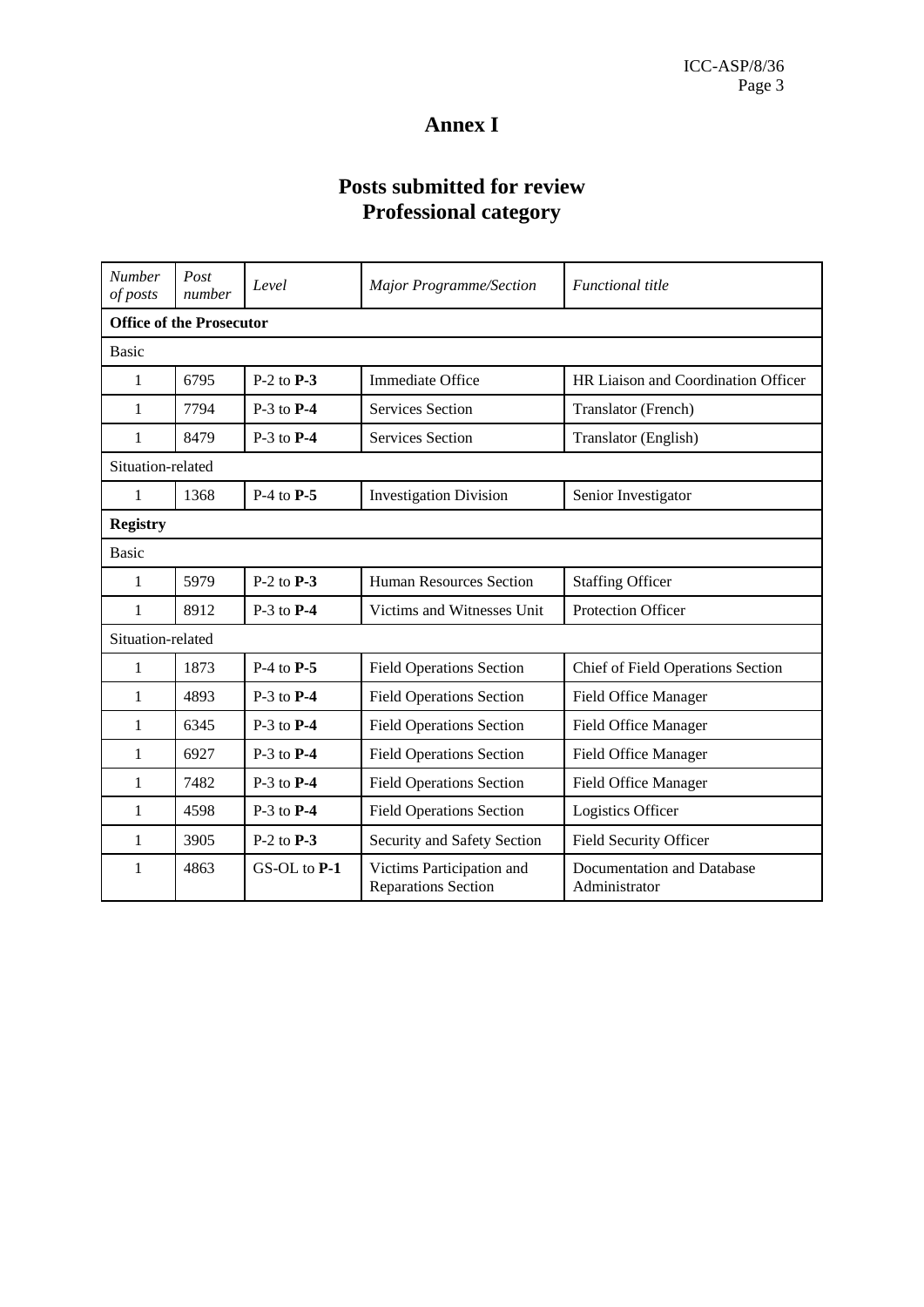## **Annex II**

## **Justification of posts impacted by the reclassification exercise**

### **Office of the Prosecutor (OTP)**

#### *Human Resources Liaison and Coordination Officer – Immediate Office (P-3)*

1. The work survey of the Human Resources (HR) Liaison and Coordination Officer has been updated primarily due to a structural change in the Immediate Office of the Prosecutor, as well as increased responsibilities in the area of staff development. Since the departure of the Chef de Cabinet (P-5) in January 2008, the current incumbent has been tasked with higher-level functions, such as representing the Office on all HR-related matters which entail discussions and negotiations with parties from other organs of the Court. The management of training for OTP staff has also been included in the revised work survey. The vacant Chef de Cabinet post will not be filled; instead the P-5 post will be redeployed to another division, subject to the approval of the Assembly.

#### *Translator/Reviser (P-4) (English) and Translator/Reviser (P-4 (French) – Language Service Unit*

2. In the initial start-up phase of the OTP, the Language Service Unit (LSU) had "basic" linguistic services within the OTP – simply providing draft translations of evidence collected in the field for the investigators to be able to work with. For this reason, the LSU was not equipped with any reviser posts or terminologists. The rationale was that unrevised translations were sufficient for evidence and that, if translations of such evidence were challenged in court, the Registry would do any revision.

3. This scenario proved workable at first, but only to a limited extent. Moreover, the linguistic requirements of the LSU's clients have evolved over the past five years. The differences are as follows:

- a) From a linguistic point of view, it is not justifiable to submit evidence translated by the LSU for use in court without proper revision. The defence can be expected at any time to argue that the OTP translations are flawed (which in itself argues in favour of the best possible revision, so as to limit defence complaints). At the same time, the Prosecution Division needs to be provided by the LSU with the highest quality translations possible (thus ensuring that they have the best possible grasp of the evidence which they have to use to construct their case and then present and argue in court). This, however, is only feasible if the translations are checked for accuracy and completeness by an experienced reviser; and
- b) The LSU is now asked to translate not only evidence but also virtually any document that the OTP staff work with or draft, including official papers, speeches by the Prosecutor, press releases and also Court documents, in particular case filings. For these documents, which may have a highly technical legal content or be of great importance due to their outreach value (for example, press releases when applications for arrest warrants are announced), full-scale revision (including checking for stylistic appropriateness) is needed. No responsible head of service would ever allow any such documents to be released without revision, and indeed all international organizations work along exactly these lines. Within the LSU,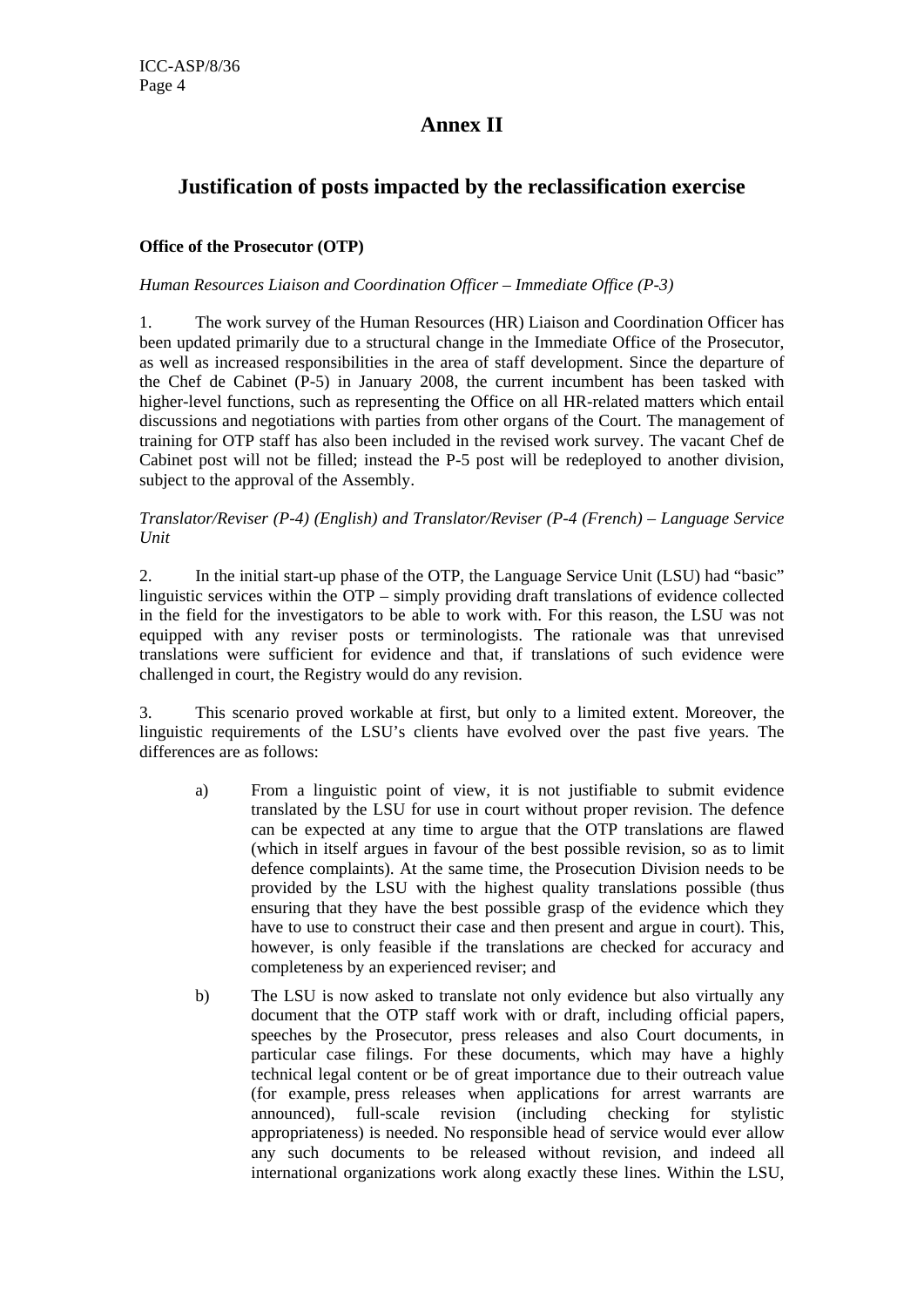both postholders conduct revision tasks for their respective areas (English-French and French-English).

4. It should, moreover, be noted that, with the increasingly tight deadlines governing the OTP's work, some of which are set by the Chambers, it would not be feasible to send translations to the Court Interpretation and Translation Section (STIC) for revision and have them ready by the dates requested. Judges now regularly rely on the OTP attaching courtesy copies of filings for precisely this reason; there have also been cases where judges have ordered the Office of the Prosecutor to produce translations.

5. The LSU now has seven translators working to or from English and French plus a further three working into English from Swahili and Arabic and another two who work into French from Swahili and Sango. This means that – again in line with all other international organizations – there needs to be one senior linguist for English and one for French, with ultimate authority over each language (and who also advises other OTP staff members on linguistic matters arising within the Office), who sets the standards, and who can assess the quality of documents produced in that language. These functions have been performed in the LSU for some time by both of the current postholders (at P-3 level) in their respective areas (English and French).

6. In addition, the English P-3 translator has also for some time fulfilled the functions of a Translation Coordinator for all languages: he assigns work to unit staff members, negotiates deadlines with (high-level) clients and oversees compliance with these deadlines by the translators. He also guides and trains all newcomers and short-term general temporary assistance (GTA) translators on the English side. He deputizes for the Head of the Unit as required.

7. The French translator not only acts as the final authority on the French-language side but also as the OTP's terminologist. Here too, those who designed the initial concept of the OTP language service did not fully foresee the linguistic requirements of everyday work: they assigned the terminology work solely to the Registry. However, it is a necessity following directly from the OTP's mandate that the LSU also works in the field of terminology. It is the OTP which hires field interpreters and therefore has to set up glossaries and terminology lists (e.g. sexual crimes glossaries) before STIC makes its first translations into the respective languages.

#### *Investigations Coordinator – Investigation Division (P-5)*

8. The Office of the Prosecutor is continuously exploring ways to perform its activities more efficiently. In line with this concept, a change in the structure of the Investigation Division (ID) was approved by the Prosecutor.

9. As a result of this change, the investigation teams, which previously answered directly to the Head of Division, will now answer to the Investigations Coordinator. This modification will help to address the required standardization of investigative methods (according to the recently approved Regulations of the Office of the Prosecutor) and will enable the Head of Division to concentrate on requirements at strategic level.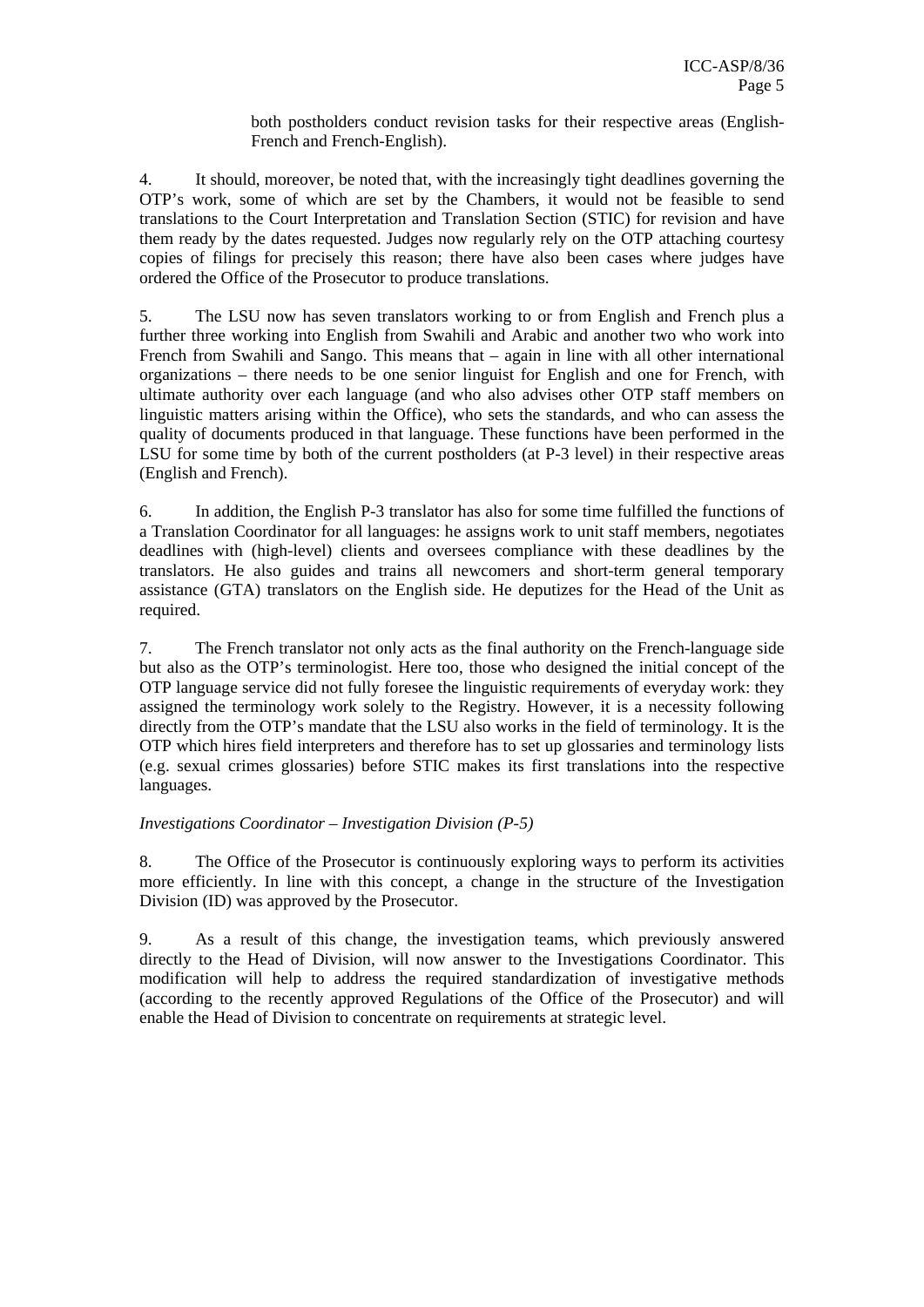10. Graphically, the change in structure is presented as follows:

*Previous structure:* 



11. Under the supervision of the Head of the Investigation Division, the role of the Investigations Coordinator will be:

- a) To supervise investigative activities, providing directions to team leaders on the development of the investigations;
- b) To develop and propose to the Executive Committee of the Office of the Prosecutor, in consultation with the other divisions, policies and procedures relating to investigative activities (e.g. standards for statement taking, evidence processing and review); and to ensure implementation and compliance with the approved policies and procedures;
- c) To lead and direct the Division's Financial Investigations Unit;
- d) To organize the support of the trial teams, in particular the Division's analysts supporting ongoing trials; and
- e) To identify specialized training needs for team leaders, investigators and analysts of the Investigation Division and develop required solutions to address them.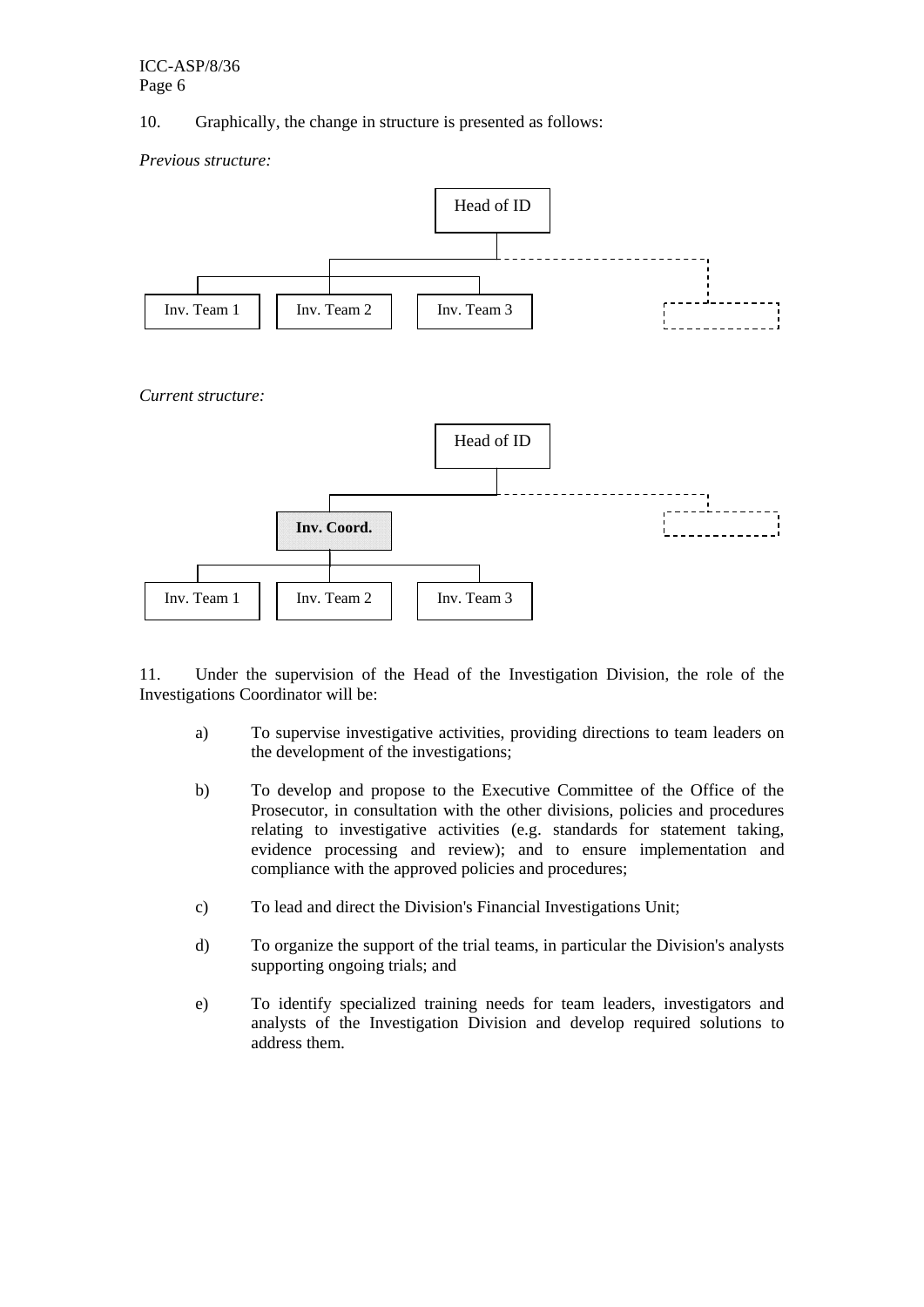## **Registry**

*Field Operations Section (FOS) – Immediate Office* 

12. The request for classification and reclassification of the FOS positions is a consequence of its reorganization.

13. The Registry has been conducting and supporting the operation of the Court's teams in the four countries of situation since 2005. Building upon the lessons learned, with a view to keeping pace with the Court's development, and in response to the wishes of the Committee<sup>1</sup> and Assembly,<sup>2</sup> the Registrar has undertaken an extensive exercise aiming at reviewing the Registry's field operations.

14. The aim was to tackle effectively the challenges relating to, inter alia, ensuring adequate security for the staff of the Court in the field, minimizing a wide array of other risks associated with field work, ensuring timely and effective cooperation of various actors in the countries of situation, and attracting and retaining high-quality staff with field experience and expertise.

15. Through the proposed enhancement of field operations, the Registry will attain increased efficiency, coordination and flexibility, consolidated authority, effective management of its staff and resources, and scalable field capacity to deal with multiple, complex and sometimes unforeseen situations, including field residual issues, whilst giving due regard to ensuring judicious and prudent use of financial means.

16. As a part of this reorganization, the Registrar has decided to remove the Field Operations Section from the Common Administrative Services Division. Since January 2009, this section has been directly subordinated to the Registrar.

17. The reorganization of field operations follows a two-year implementation plan, with budget-neutral safeguard measures for 2009 and consolidation measures aimed at strengthening offices in the field to be activated in 2010.

18. A description of the various positions and their increased responsibilities as a result of this reorganization is set out below.

### *Head of the Field Operations Section (P-5)*

19. The increased responsibilities relate to the capacity to oversee all field aspects of the Registry's work in the field, through enhanced interaction with all sections of the Registry represented in the countries of situation both at headquarters and on the ground through the Heads of Field Offices.

20. While the Head of the Field Operations Section has previously been responsible for overseeing operational and technical support to all teams working in the field, under the proposed reorganization the Head of the Field Operations Section will also oversee the activities of all Heads of Field Offices. Thus, each Head of Field Office will act as the representative of the Registrar in the respective country of situation (of which there are presently four).

 <sup>1</sup> *Official Records of the Assembly of States Parties to the Rome Statute of the International Criminal Court, Seventh session, The Hague, 14 - 22 November 2008* (International Criminal Court publication, ICC-ASP/7/20), vol. II.B.2, para. 85.

<sup>&</sup>lt;sup>2</sup> Ibid., vol. I, part III, resolution ICC-ASP/7/Res.3, para. 13.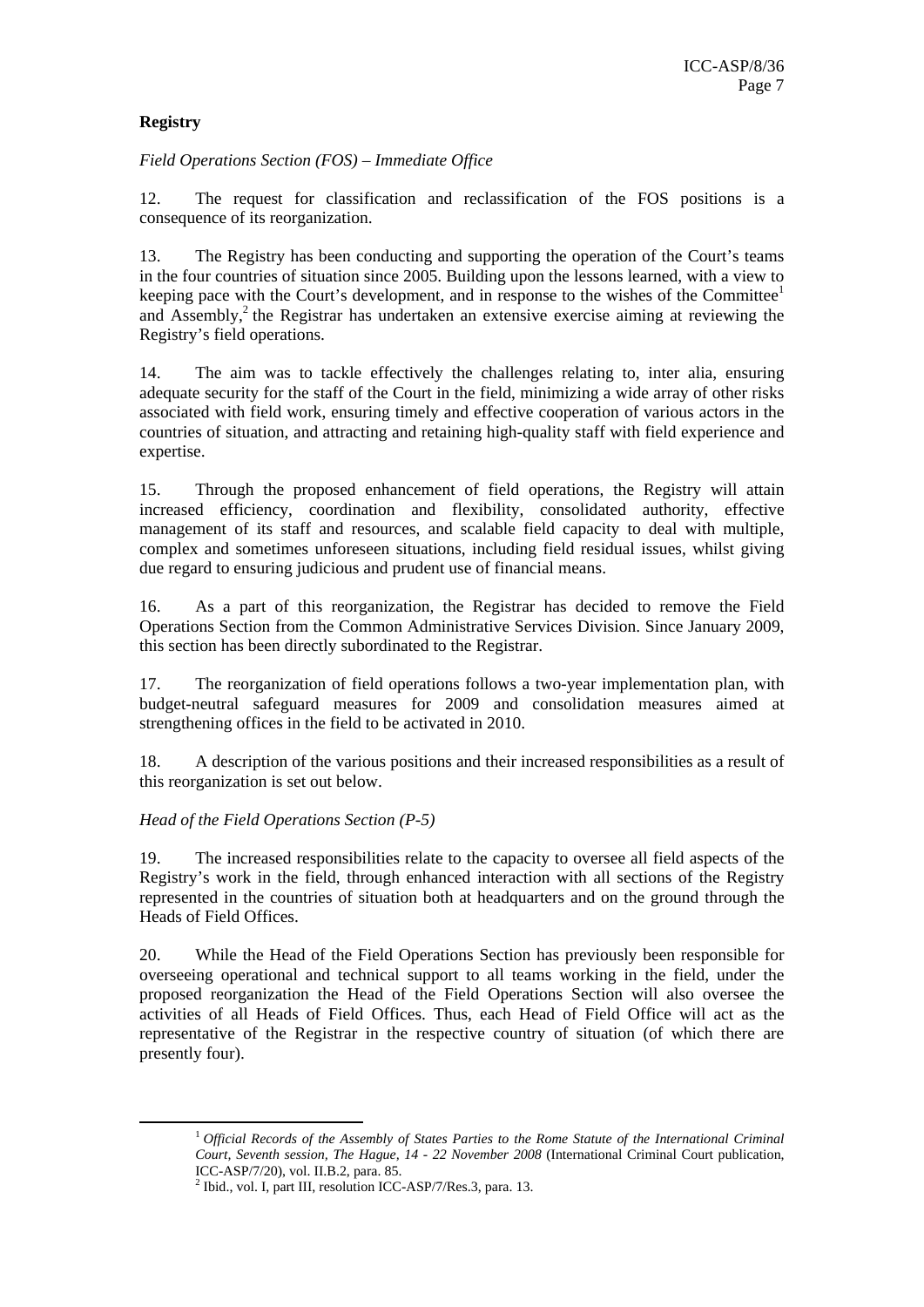ICC-ASP/8/36 Page 8

#### *Head of Field Office (P-4) (former Field Office Manager)*

21. The Field Office Manager has been primarily responsible for the coordination of administrative and logistical support to the Court's teams working in the countries of situation. A principal objective of the proposed reorganization is to enhance the Registrar's legitimacy and authority in the countries of situation. Thus, each Head of Field Office will act as the representative of the Registrar in the respective country of situation in interactions with representatives of the host State, United Nations special representatives and heads of agencies and funds, local authorities, etc. He or she will ensure efficient coordination of Registry's activities on the ground, the distribution of resources (human and financial), their prioritization, collection of relevant data on the Registry's field operations and regular and comprehensive reporting back to headquarters.

### *Head of the Operational Support Unit (P-4)*

22. Originally recruited as a Logistics Officer to the Field Operations Section, to stand in for the Field Office Managers where necessary and deploy to the field at short notice, the Head of the Operational Support Unit has an increased role coordinating the day-to-day activities of the Field Operations Section; in particular addressing critical issues of mission implementation, monitoring, and support and oversight within workable operational frameworks, while at the same time adapting to the increased activities of the Court in the field. The Head of Unit acts as the Field Operations Section focal point on all field logistic and administrative matters and provides support relating to:

- General administration of the section:
- Operational support to the field;
- Human resources management of the section; and
- Budget and finance management.

#### *Human Resources Section – Common Administrative Services Division*

#### *Staffing Officer (Career Development) (P-3)*

23. With the introduction in 2008 of the strategy for the implementation of the HRrelated objectives of the Court's Strategic Plan ("HR Strategy"), the Court has entered a new phase in terms of the management of its human resources. While the recruitment of highly qualified and competent staff, with due regard to geographical, gender and legal-systems representation, remains one of the main goals of human resources activities, the recruitment situation overall has stabilized and there is now an increasing focus on career development, including staff mobility and transitional support, performance management and HR policy development in line with the objective of creating and maintaining a caring environment.

24. As a result of these developments, the post profile of the Staffing Officer has evolved from the simpler profile of Recruitment Officer and has increased considerably in scope, depth and complexity. With regard to career development, the postholder is required to take a leading role in conducting research and analysis to implement a suitable career management and development framework to suit the objectives of the Court. Moreover, the postholder has become increasingly involved in complex staffing issues, including policy development, improvement and implementation, performance management and conflict mediation and resolution.